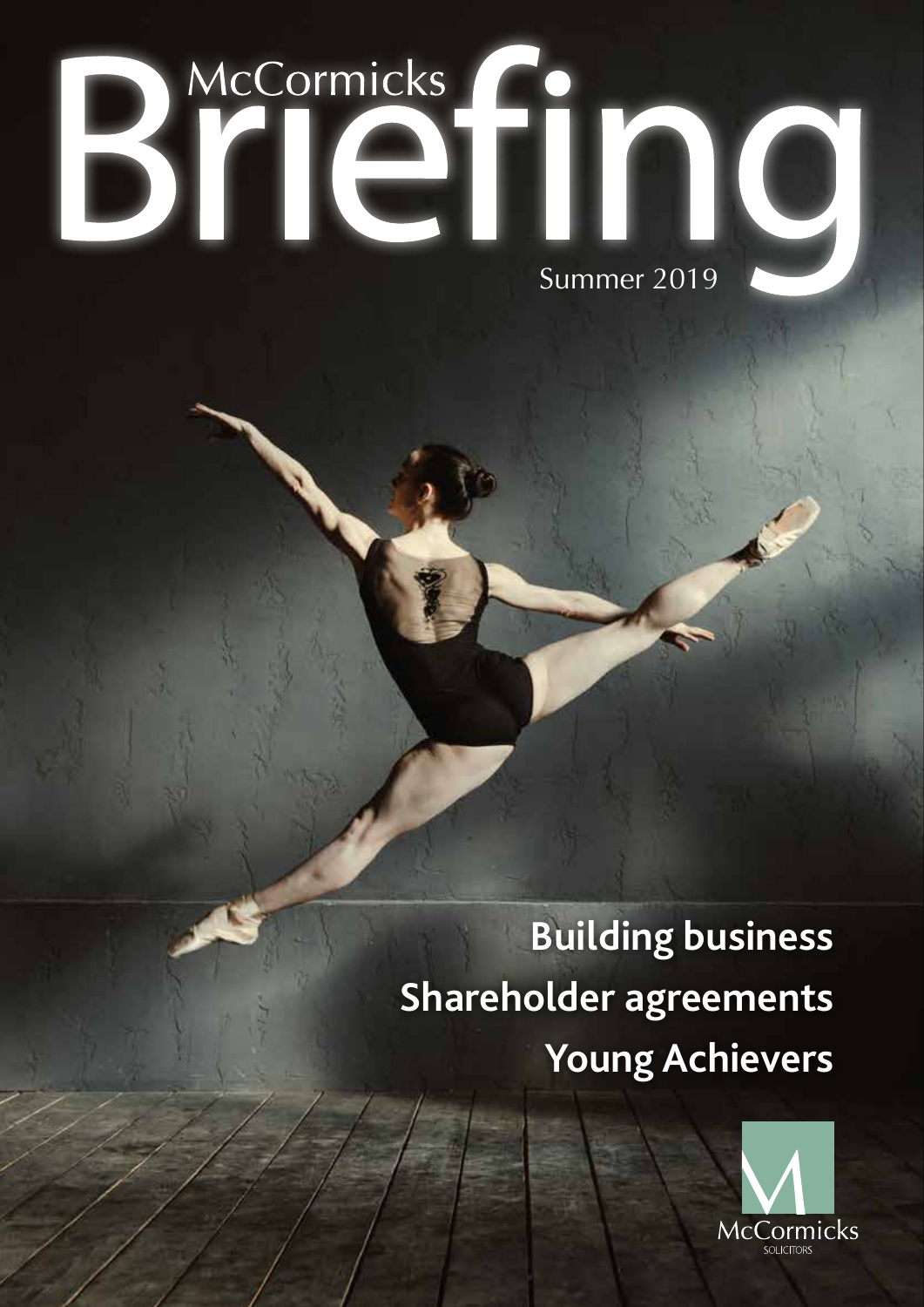**The head of our Family Law department has been elected President of Harrogate District Law Society (HDLS). Partner Stephen Hopwood takes over from outgoing President Andrew Gray in the role.**

# Presidential Role

HDLS is made up of lawyers from across the district and brings together the legal community to campaign on issues important to the public, such as access to justice, court funding and modernisation of laws.

It also represents an industry sector that has grown 30 per cent in the last few years and is an important part of the economy and job market in Harrogate and district.

The society is currently being incorporated, with a view to assisting with the growth of the legal sector in Harrogate and district and during his tenure, Stephen hopes to see this process finalised.

He said: "We also want to follow in the footsteps of our sister society in Leeds by setting up the district as an Area of Legal Excellence which should develop and grow both the economy and the job market.

"I also want to promote courtesy and kindness in the profession to help wellness and mental health in a pressured environment."

Stephen is a specialist Family lawyer who has expertise in all aspects of Family work, with a focus on finance and children. He has extensive experience in resolving normal family breakdowns and those with complex elements such as trusts and international elements.



left, receives the chain of office from outgoing president Andrew Gray

**Senior Partner Peter McCormick has been named as the Leading Lawyer outside London for the Technology, Media and Telecoms (TMT) sector, which includes Sport.**

### Awards roll in



Peter McCormick OBE has been named as a Leading Lawyer in the Technology, Media and Telecoms sector

Peter received the leading guides to the legal profession, at

The UK Legal 500 conducted 70,000 most capable, expert practitioners and firms across a number sectors.

"Being singled out as challenges."

Premier League, Leeds United FC, Plantagenet Media, InTechnology

In addition, the practice

in the SME News 2019 Legal Awards, taking the title of Entertainment Lawyer ACQ Law Awards, namely Regional Commercial Litigation Regional Corporate Entertainment Law

### Blooming marvellous

Congratulations to our friends at Helen James Flowers on Station Parade, Harrogate, after Helen was named RHS Chelsea Florist of the Year 2019.

Many of our readers will have seen Helen's work as she has kindly provided the flowers for the Yorkshire Young Achievers Awards for many years now.

There was also another Gold Medal for the Welcome to Yorkshire garden at this year's Chelsea Flower Show.



**CONTENTS**

**P3 Legal framework P4 Construction contracts**

**P5 Picture this P6 She did it!**

**P7 New wheels P8 On tour**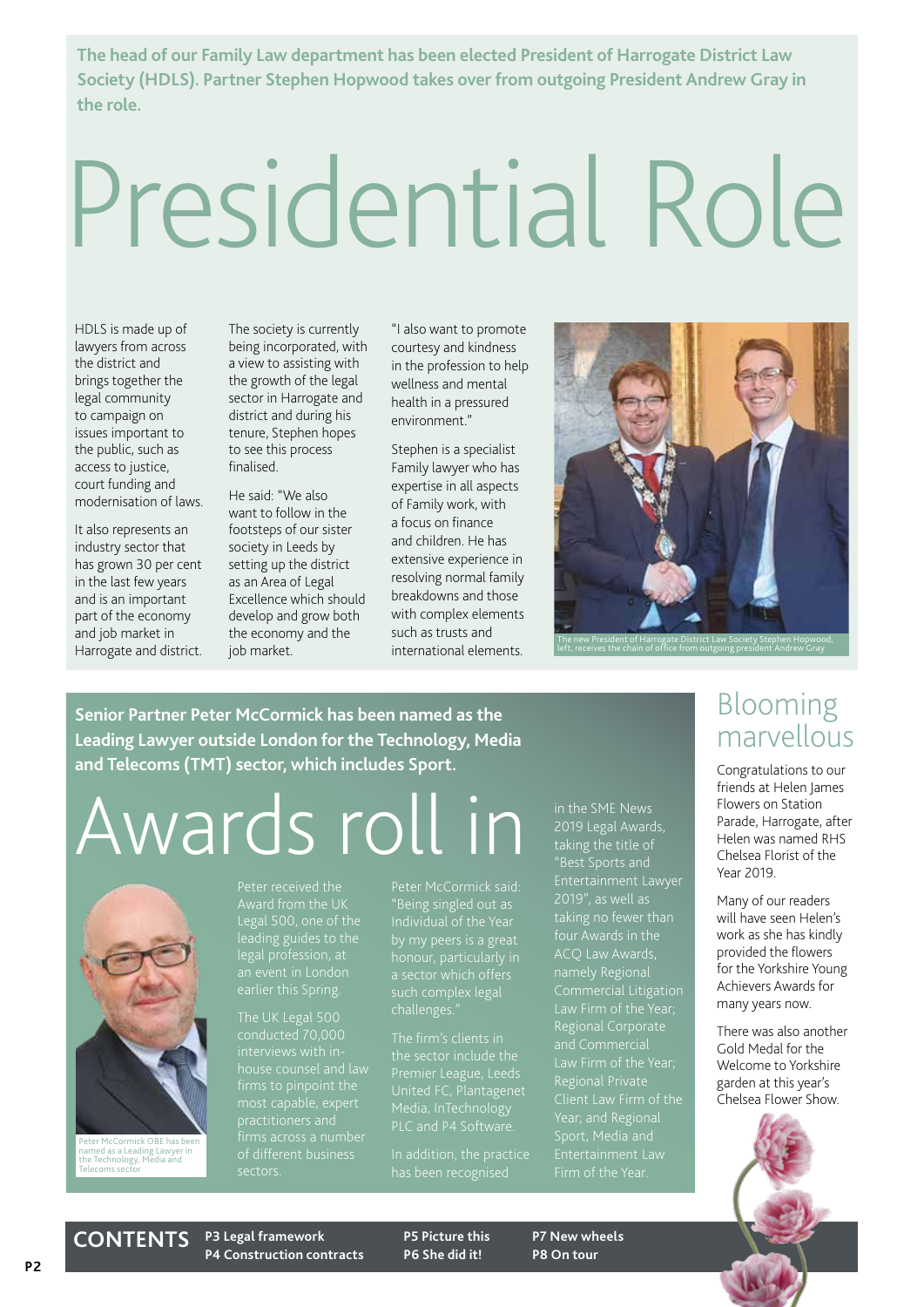**Joint owners of businesses are unlikely to see eye to eye every step of the way so having a legal framework in place ensures a sensible way to reach solutions and meet expectations.**

# Getting it right first time

A shareholders' agreement can help to set a clear path. Solicitor Emily Steed sets out below a number of provisions that shareholders should consider including in a shareholders' agreement.

### **Decide at the outset**

What are the plans for the long term? If shareholders have different expectations about how long they intend to hold their shares it can create difficulties.

#### **Plans for funding**

How will future funding for the business be obtained? Whether by equity, shareholder loans or external bank debt, differing expectations, and differing levels of willingness to participate, can cause issues.

### **Share clauses and dividends**

Define the nature of the different shares



that everyone will hold and what rights will be attached to them. Dividend policy is also important and should be established. Will the company pay out a percentage of its distributable profits each year or will it reinvest them for capital growth?

#### **The Board**

Decide on the composition of the Board. Which shareholders will have the right to appoint directors? How often will meetings be held? Who will be chairman and will they have a casting vote?

### **Reserved matters**

Are there any decisions that the company cannot take without shareholder approval, for example, changing the articles, restructuring the share capital, taking bank loans or buying and selling significant assets?

### **Share transfers**

A standard provision is to have pre-emption rights so that anyone looking to sell, has to offer their shares to existing shareholders first. Should there be exceptions to this rule (i.e. transfers to family members)?

### **Drag and tag rights**

Drag rights allow a majority shareholder to "drag" minority shareholders into a transaction, while the "tag" allows minority shareholders to tag along with the majority when looking to sell shares.

### Show Time!

McCormicks has once again sponsored the bandstand at the Great Yorkshire Show.

England's biggest agricultural show celebrates its 161st anniversary this year from Tuesday 9 – Thursday 11 July and we

### **Compulsory transfer**

Under some circumstances, such as when a shareholder has done something wrong or left the business, the remaining shareholders may wish to have the right to compel them to sell their shares. There are different mechanisms to set the price at which they have to sell in those circumstances.

### **Restraint of trade**

Shareholders are usually party to sensitive information and it is a perfectly reasonable expectation of shareholders to guard against any shareholder running a competing business, both while they continue to hold shares and for a period of time afterwards.

#### **Deadlock**

Even if all the above steps are taken, there may come a time when there is a fundamental disagreement between shareholders which could affect the continuation of the business. Including a mechanism to cover this eventuality can be key to finding a positive resolution.

look forward to seeing many of the practice's friends during the event.

July also sees the 16th Theakston Old Peculier Crime Writing Festival, of which McCormicks is a sponsor, from Thursday 18 – Sunday 21.

Among the headliners are Jed Mercurio, Jeffrey Deaver, Ian Rankin, Harlan Coben and Val McDermid.

### **Emily Steed is a Solicitor in our Corporate and Commercial department.**

Emily graduated from Durham University before completing the Legal Practice Course at the University of Law in York.



Emily has experience in the following matters:

Acting for individuals and companies on corporate transactions for the sale or purchase of businesses or shares;

- Reviewing and advising on company and business structure including drafting partnership and shareholders' agreements and articles of association;
- Assisting with incorporations,

re-structuring and general company administration;

- Negotiating and reviewing a wide range of commercial contracts, including agency and sub-contractor agreements; and
- Updating terms and conditions and privacy policies.

**P 3**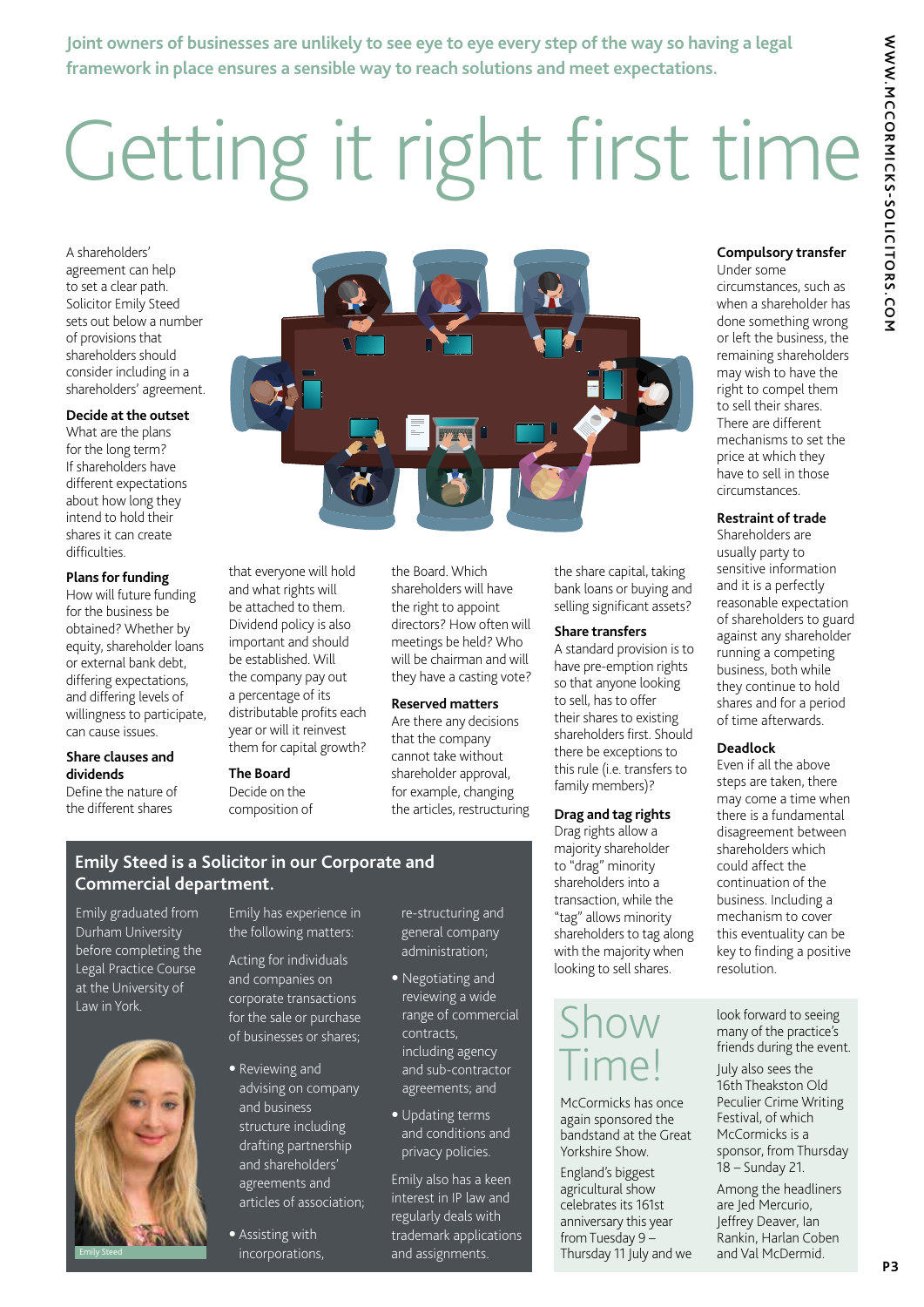**Involved in a construction project of any size? Our Head of Commercial Litigation, Partner Philip Edmondson says it is essential to have the right documents and comply with them to avoid something worse than rough justice.** 

# Build business the right way

Whenever you are getting involved in a construction project, however large or small, it is critically important that you have your ducks in a row by way of proper contracts and a good team of professional advisers. The pitfalls for the unwary are as numerous as they are nasty.

Whether you are the developer, the builder, the architect or the subcontractor, you run a very serious risk if you do not deploy the right contractual documentation and ensure that adherence to it is monitored and updated throughout the construction process.

More and more, our litigation team is seeing parties to development projects fall out and quite often we are finding that their contractual documentation is either defective or has not been referred to when seeking to resolve the disputes. Failure to adhere strictly to the terms of a contract in construction scenarios can lead to very "rough justice". By rough justice I mean, where a party might be in the

*Whether you are the developer, the builder, the architect or the subcontractor, you run a very serious risk if you do not deploy the right contractual documentation and ensure that adherence to it is monitored...*



right with a chance at redress in many other scenarios, the terms of a construction contract are often so prescriptive and the timeframes so tight, they may be denied a remedy. This is why having someone to advise you on the right construction contract to use and how to comply with it and what to do if things go wrong, can be absolutely critical.

One useful suite of industry-recognised construction contracts which the parties can choose are JCT Contracts (in the spirit of balance I must note that other standard

contract suppliers are available!). JCT was established in 1939 by the Royal Institute of British Architects and the National Federation of Building Trades Employers. JCT have devised contracts for most forms of construction project ranging from a single dwelling or extension to a huge commercial skyscraper.

### **JCT contracts explained**

First of all, you must make sure that you receive advice from an experienced person on what to include and, just as importantly to delete, in a JCT Contract. JCTs use a standard form to minimise the cost of entering into a contract and provide benchmark provisions so that few things are left out and unnecessary things are not included. This is very useful, but you should still seek expert help in deciding what should be in there.

JCT contracts facilitate the process of delivering a building project. In simple terms they set out the responsibilities of all the parties within the process and their obligations to each other. In this way it is then clear

what work needs to be done, who is doing it, when they are doing it by and for how much.

Under the JCT, if you are property owner and/ or developer you are defined as the employer within the contract and the contractor as the contractor. The other entity which will need to be a party to the contract will be the architect or project manager.

The JCT approach clearly defines the parties' responsibilities and apportions risk in a way that is appropriate for the project they are supporting. This apportionment will differ between a minor single residential development and a large-scale commercial build. It allocates risk in a fair and rational way and reflects the benefits that have been accrued through both legal and best practice precedent over the years.

JCT contracts will be well recognised by the professional team such as the lawyers, architects and building contractors involved in a project. It therefore reduces enormously the amount of time and resources required to get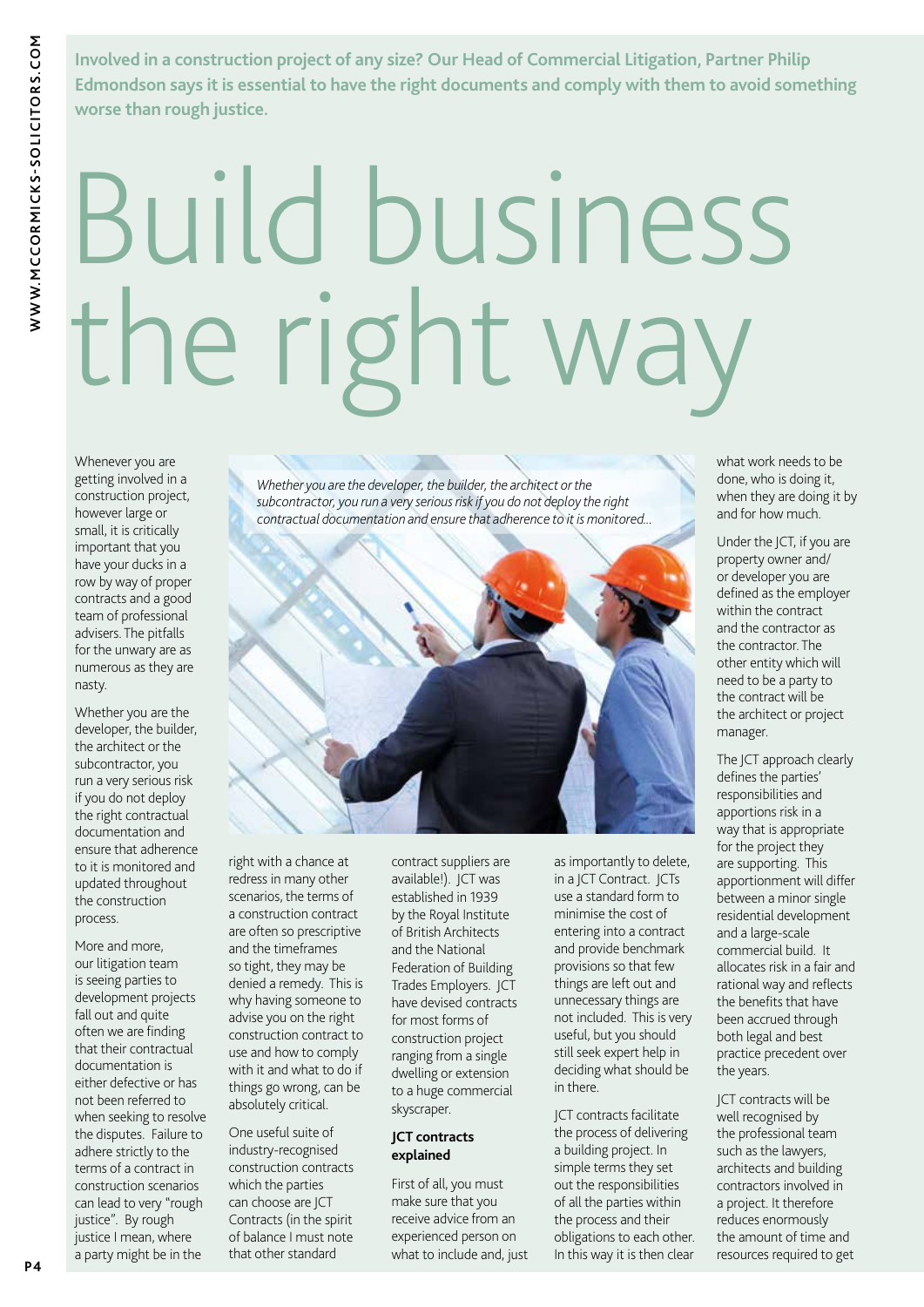to the start point of your project.

### **When things go wrong - Adjudication**

A JCT Contract will always be very clear and prescriptive about deadlines for payments, attempts to pay less than is sought, notifications to be provided by the architect or the employer and all other paymentrelated items.

The timescales for corresponding with the other parties with regard to monetary issues are generally tight and strict. In many instances failure to comply with a timescale will lead to the loss of important rights and financial prejudice. Accordingly, it is critical that you seek advice from your professional team the moment there are signs of trouble or you disagree with another party to the contract's position on a monetary issue.

If matters are not resolved then the parties have a right to submit their grievances to an adjudication. This is a statutory scheme prescribed by and

detailed in the Housing Grants, Construction and Regeneration Act 1996, commonly known as the Construction Act. Adjudication is a process whereby an experienced surveyor or lawyer will review the parties' evidence within a swift 28-day timeframe and reach a decision. The decision is usually determinative of the dispute between the parties as the courts are very reluctant to look behind an Adjudication Award.

Adjudication is itself a "rough justice" approach to dispute resolution which contains tight timescales and potential draconian punishments for not engaging with it in a swift and professional manner.

McCormicks can assist with any dispute relating to construction projects whether by Adjudication, court proceedings or (hopefully) before it has reached either of those points. We are also well connected to other professionals who can assist with the noncontentious aspects of any construction project.

**Clients and friends of the firm gathered at Harrogate's RedHouse Originals Gallery for the latest in our series of Out of Office events this spring.**

# Picture this

A Tracey Emin print, "The Kiss" proved a hot topic of conversation for the evening which was organised by Emily Steed of the Corporate and Commercial department. She said: "Our warmest thanks to Richard McTague for allowing us to enjoy the gallery again and to Sarah Lancaster for her assistance and hospitality on the night."

The next Out of Office event will be a wine tasting and barbecue at the award-winning Yorkshire Heart Vineyard at Nun Monkton at 4pm on Thursday 13 June. Transport from Harrogate and back will be available and is expected to leave town at 3.20pm, returning at 8.40pm.

Places are limited and anyone interested in attending should email Emily at e.steed@ mccormicks-solicitors. com for more details.







**The practice now has a third Duty Solicitor who can appear for those facing Magistrates' Court proceedings following the qualification of lawyer Brian Nuttney to the Criminal Litigation Accreditation Scheme (CLAS).**

#### Partner Philip Edmondson is Head of our Commercial Litigation team and has received personal recommendations in the independent UK Legal 500 and

Chambers guides.

He has a wide range of experience across a large spectrum of commercial litigation work, including claims involving breach of contract, sports disputes, insolvency, professional negligence, partnership disputes, landlord and tenant, dilapidations claims, HM Land Registry and matters with multijurisdictional elements.

a large variety of clients ranging from PLCs and large private companies to family businesses and individuals. He is also experienced in using appropriate forms of alternative dispute resolution to try to resolve disputes quickly and cost effectively, wherever possible.



### Duty calls

Duty Solicitors represent people who do not have a solicitor but require legal representation, both at in court.

ago. He was awarded

gaining commendations

Brian enjoyed a successful was the Deputy Editor the Bradford Telegraph

McCormicks has been latest edition of the UK Legal 500, a leading guide to the legal profession.

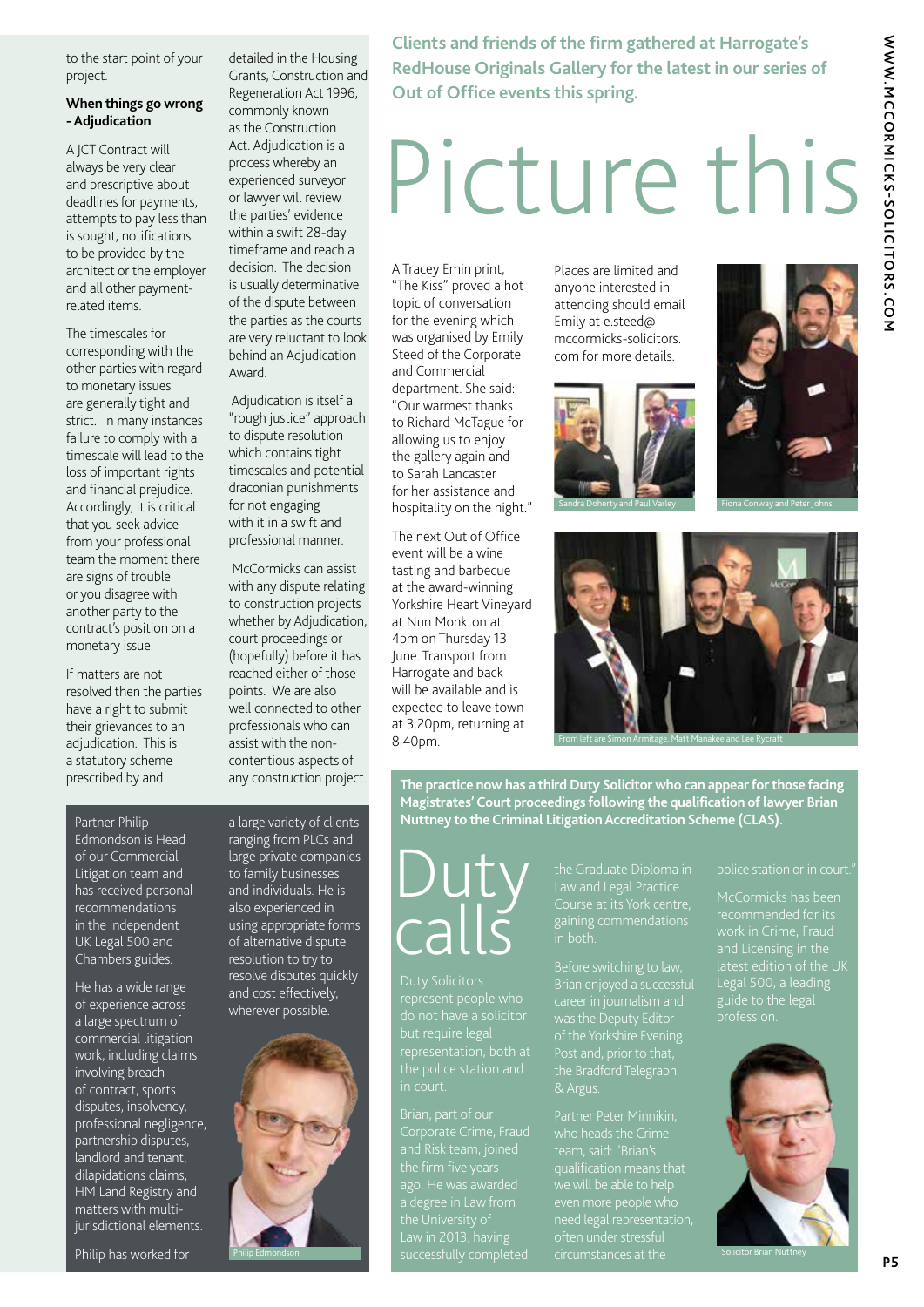**Our Yorkshire Young Achievers Foundation grant recipient and Award winner Jessica Mayho has made another major step forward in her hammer-throwing career by representing Great Britain in the European Throwing Cup.**

# She did it!

Jess travelled to Samorin in Slovakia in March, resplendent in her team GB kit, to join 330 athletes taking part in the event. She threw a personal best to end up rising up the European rankings.

As always, she kept us informed so here, in her own words, is a look into the world of an up-and-coming athlete.

doing and sending their well wishes.

"The facilities in Samorin were incredible. I saw so many world-class athletes, that I have followed for the last few years through social media, but I had to keep my cool and not let that break my concentration when training.

"Competition day arrived and I felt really

Enjoying the facilities in Samorin

"British Athletics requested we all travelled in team kit, which was amazing and made me feel so proud - especially going through the airport and people asking what competition we were calm and ready. I was in pool B of the senior women's hammer (Pool A had Olympic competitors, previous World Champions and the majority had 70 metre upwards personal bests. My first-round competition throw

was marked as 64.36 metres, a big personal best, but the official said it was a foul throw because I touched the board. We protested this decision as on our video footage it didn't show the foot foul, however the decision was not over-ruled and it remained a foul. The following two throws I ended up fouling so the pressure was on and on my fourth throw I knew I just needed to keep my cool and believe. My fourth throw 63.69metres, another personal best! Phew!

felt really good and

"Initially post competition it was a bit of a bitter sweet moment, throwing a PB but knowing I had thrown a bigger PB on the first round. But after the initial emotions and time for reflection I am really chuffed with the result. I went into the competition ranked 30th out of 33 and I came 25th overall in Europe, but had the best experience I could have ever wished for on my Great Britain debut and it was so special having Mum and Dad come out to watch too.

"I left the competition having gained valuable competition experience, a taste of what I could have but most of all a healthy body ready to consolidate on this performance back in the UK. I got home on the Monday night and I was back in work at 7.30am on Tuesday morning – back to reality.

"Finally, I titled this email "we did it" because without the support from Yorkshire Young Achievers I really would have struggled



to be in this position to have achieved selection for Great Britain and go onto get a personal best. Thank you for always believing in me, it sounds cliched but competing for Great Britain has always been a dream of mine and with your help you've made my dreams come true!"





### **Ongratulations**

Warm congratulations Young Achievers Awards, James Cundall, who was

James, who is Chief Executive of Lunchbox Theatrical Productions, by the Princess Royal in February.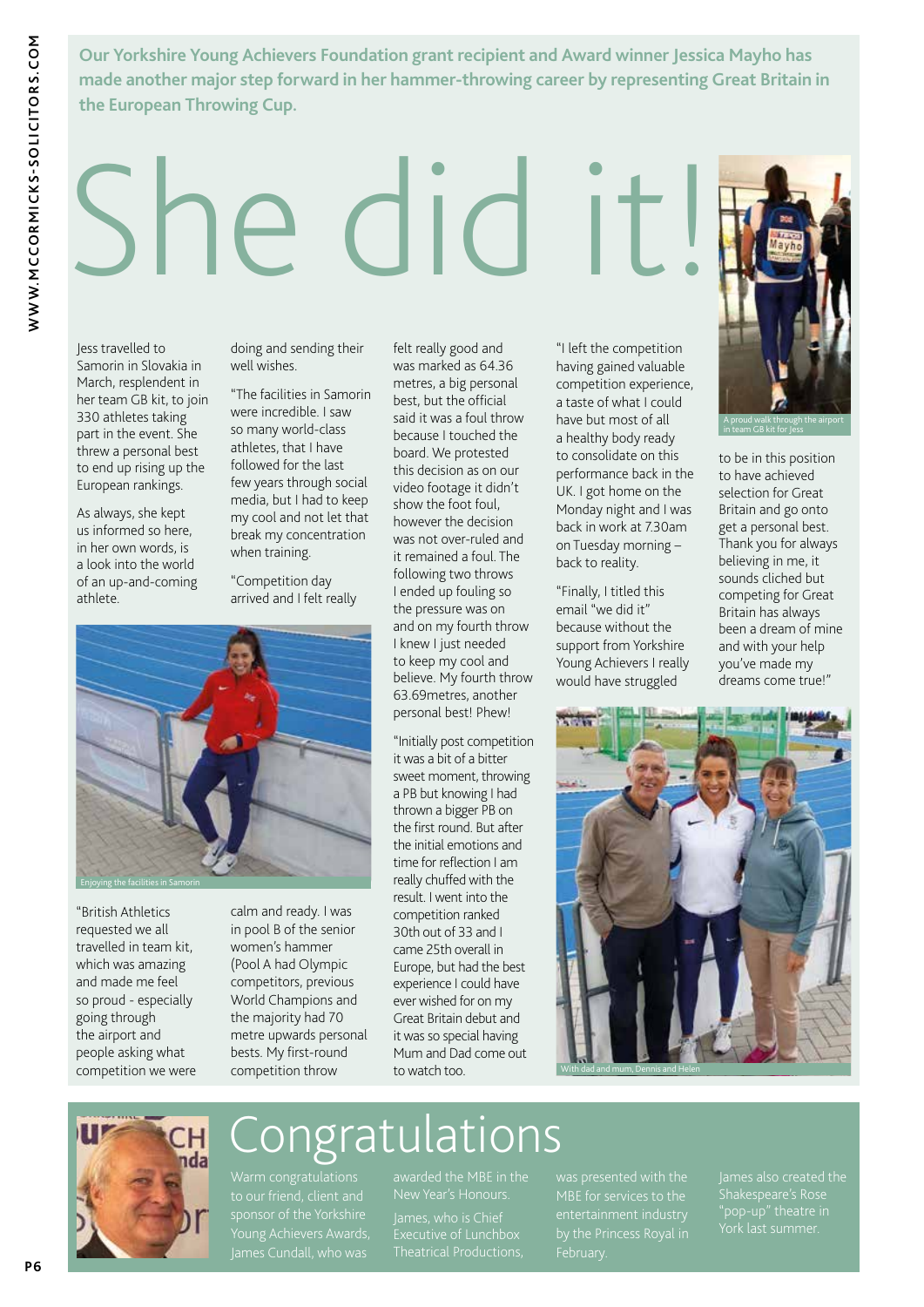WWW.MCCORMICKS-SOLICITORS.COM **WWW.MCCORMICKS-SOLICITORS.COM**

**Our grants programme has continued apace in 2019 and among the beneficiaries are youngsters at a Leeds special school.**

# New wheels and more!

John Jamieson School in Oakwood caters for more than 230 pupils aged from three to 19, all of who have special needs, including physical disabilities, sensory impairments, autism and degenerative medical conditions.

The grant will go towards providing outdoor trikes, bikes and ride-ons for primary school children.

Assistant Principal Vicky Fisher said: "We passionately believe that play is important for our children to enable them to build social relationships, speech and language and communications skills, motor development and for their social, emotional and mental well-being. We have limited but precious outdoor space and

are currently working hard to develop play provision in school."

The grant will provide 16 bikes or trikes, along with role play road safety accessories to help with work on road safety.

In addition, a series of play panels will be added to Jenny's Playground, a new play area at the school which opened last year.



**Book your place at this year's Gala Awards Dinner on Thursday 7 November we can promise you won't be disappointed!** Save the date

Every year we think our Young Achievers cannot be any better and every year we are proved wrong.

Join us for a champagne reception, threecourse dinner, some super prizes and an entertaining and inspiring evening at the Leeds United Centenary Pavilion.

Tickets are priced at £65 each or £600 for a table of ten and you can book now by downloading a booking form at www.yorkshireyoungachievers.co.uk/ gala-dinner.html and sending it to: Sonia Jones, McCormicks Solicitors, 35-37 East Parade, Harrogate, HG1 5LQ.

**There were also new wheels for a Harrogate youngster who relies on a buggy to get out and about with her family.**

Isla has autism and has difficulty walking for long periods. Her family uses a buggy not only to get to school and traffic noises so the buggy also helps to the road.

needed a new, bigger, buggy, it came without being on the beach, beaches away from But her buggy needed applied for a grant for these and for a 'bug net'.

her new equipment



**Nominations for the 2019 Yorkshire Young Achievers Awards open very soon.**

### Pick a winner

If you know anyone aged 35 or under who was born, lives or works in Yorkshire and who is worthy of recognition for their achievements in whatever field, please let us know.

You can complete a short nomination form at www.yorkshireyoungachievers.co.uk/nominations